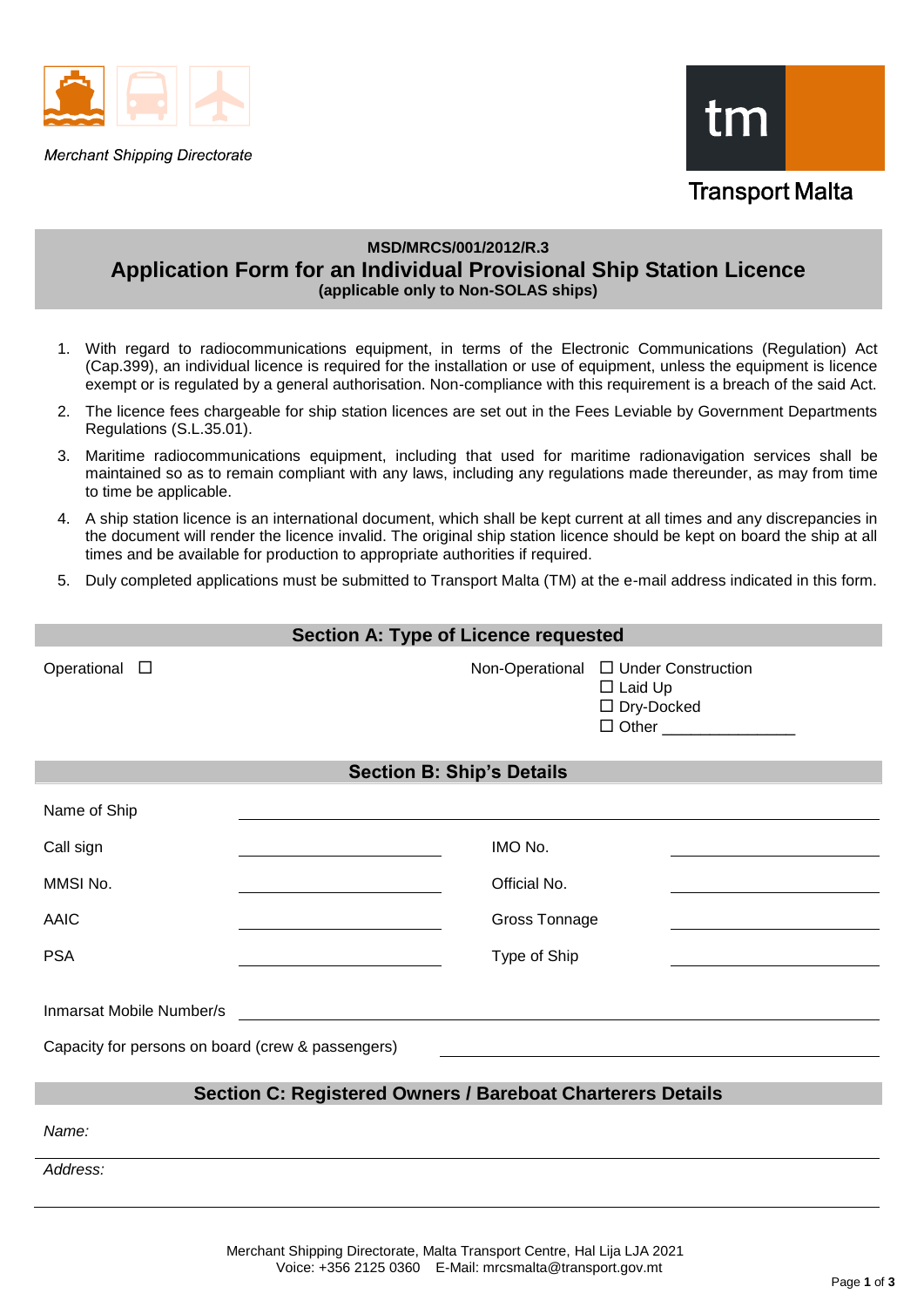## **Section D: Search and Rescue (SAR) information**

**Emergency Contact Person Ashore**

| <b>Name</b>                                            |  |  |  |
|--------------------------------------------------------|--|--|--|
| <b>Address</b>                                         |  |  |  |
| <b>Country</b>                                         |  |  |  |
|                                                        |  |  |  |
| Prefix of Telephone no. with country destination code. |  |  |  |
| Alternative 24-hour emergency telephone number         |  |  |  |

## **Section E: Declaration**

**I hereby declare that the information provided in this application is accurate and complete in all respects. Furthermore I also declare that I have due authority to make this declaration and to sign this application on behalf of the body I represent.** 

*All data collected in this form is processed in accordance with the Privacy Laws that include General Data Protection Regulation (EU) 2016/679 and Chapter 586 of the Laws of Malta (Data Protection Act). The data provided may be shared with other Public Authorities and/or Government Departments as required and permitted by Maltese Law. Transport Malta of Triq Pantar, Lija, Malta LJA2021 is the data controller for the purpose of the privacy laws. The Privacy Notice attached with this application sets out the way in which personal information/data is collected and processed by Transport Malta, as well as the steps that are taken to protect such information.*

Full name of applicant Designation **ID** / Passport Number Date Signature